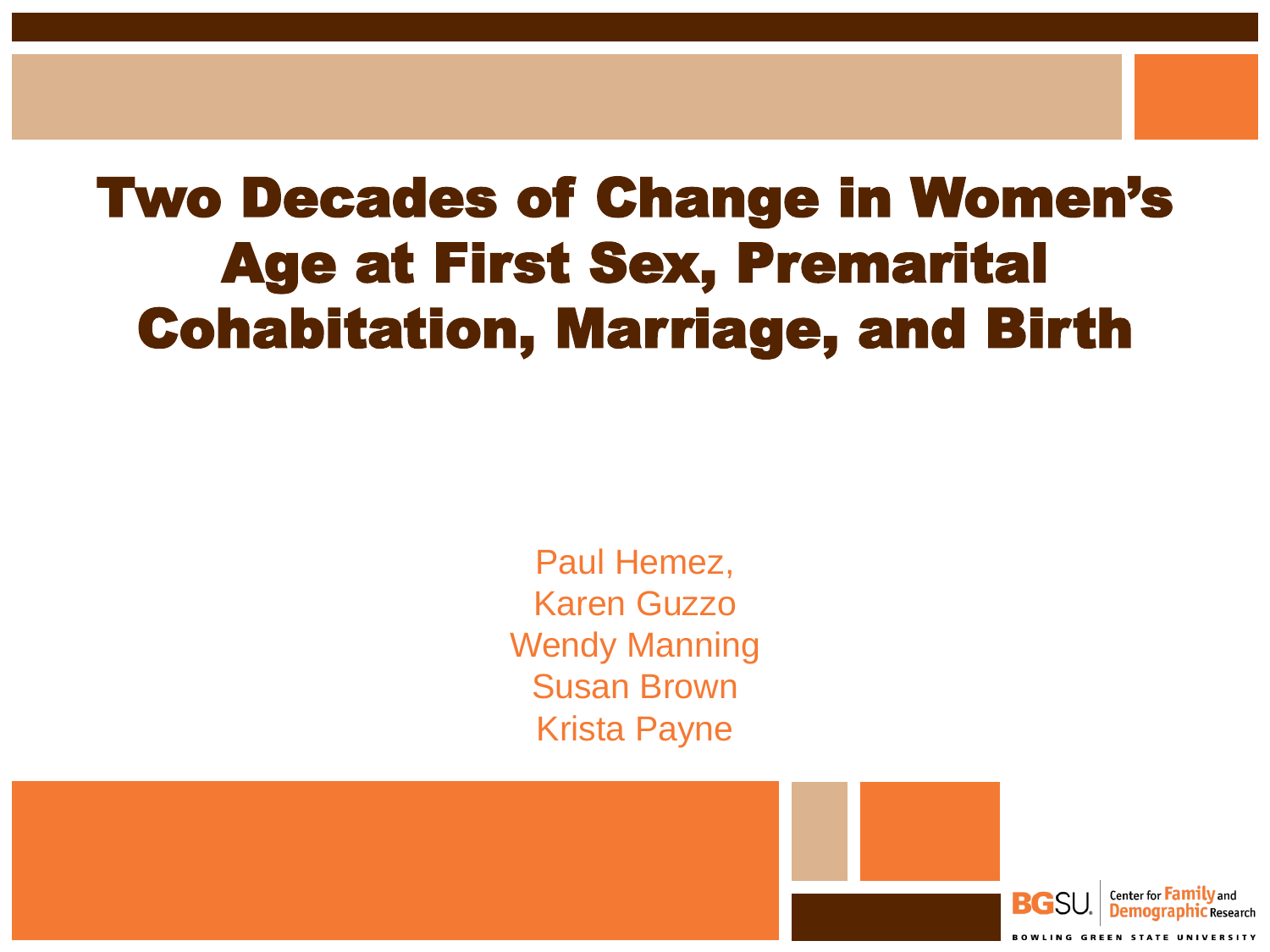# **Sexual, Romantic, and Childbearing Behaviors of Young Adults**

- Changes in the these experiences due to lengthening of adulthood
	- Sexual debut
	- Cohabitation
	- Marriage
	- Parenthood

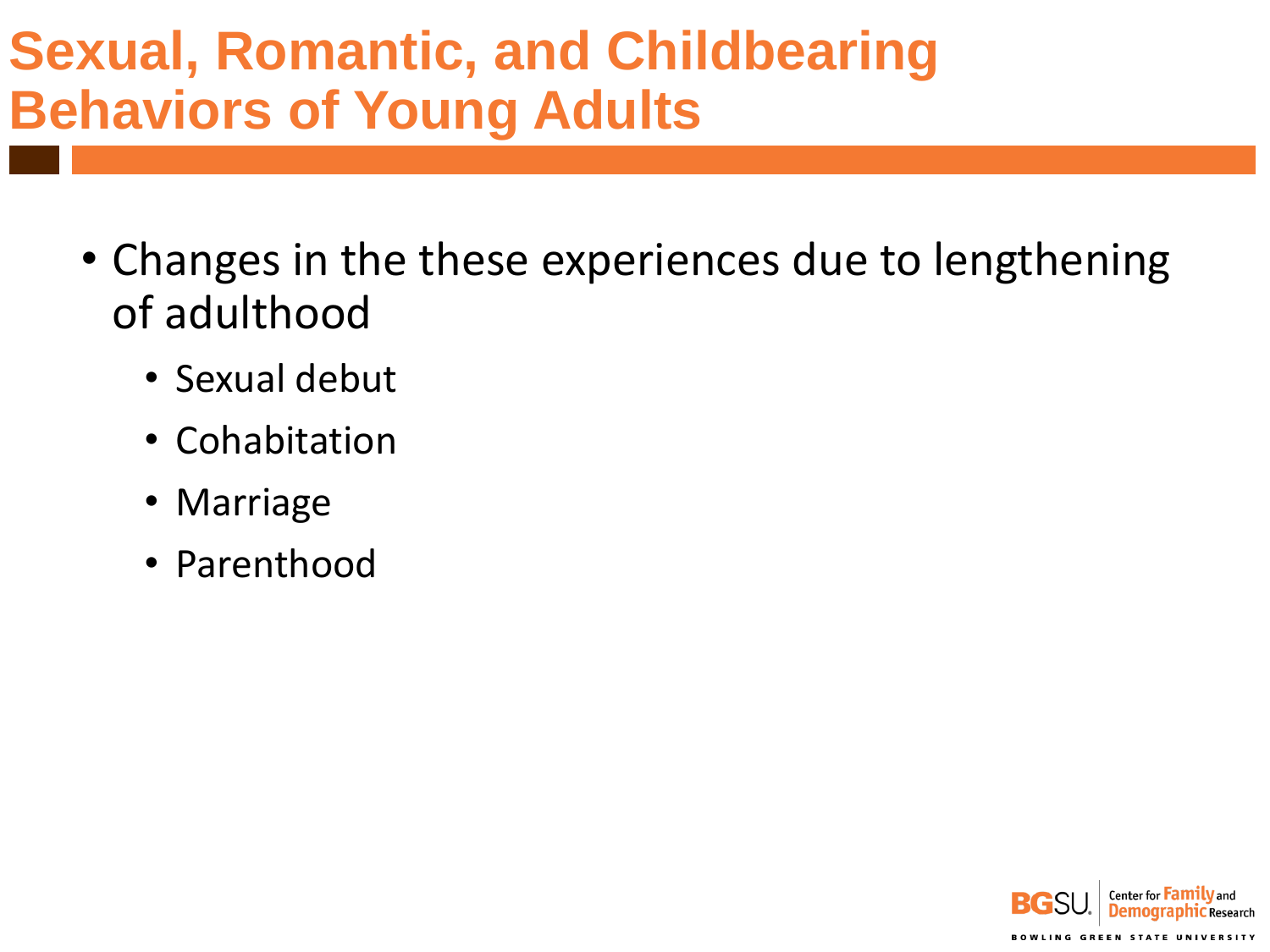#### **Crossover Between Women's Ages at Marriage & Birth**



Center for **Family** and RG **Demographic Research BOWLING GREEN STATE UNIVERSITY**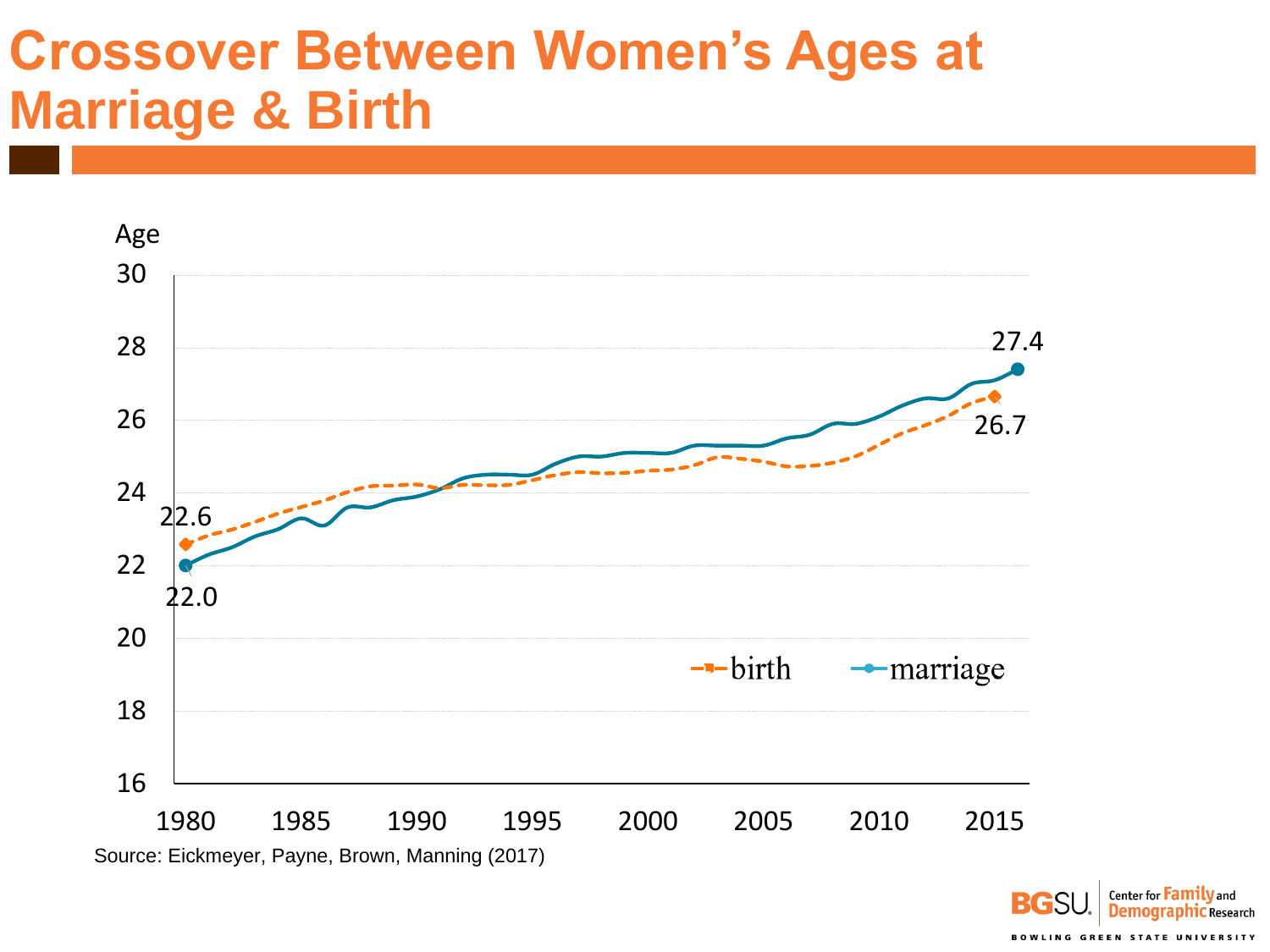# **Current Investigation**

- How the shares and ages of women who experience family formation events has shifted from 1995 to 2013
	- 1995: Baby boom cohort (born 1951-1955)
	- 2013: Gen-X cohort (born 1969 1973)
- Observe changes in the sequencing and timing (interval) between events
	- Examine how much of the change in the interval is due to shifts in the ages women experience each event

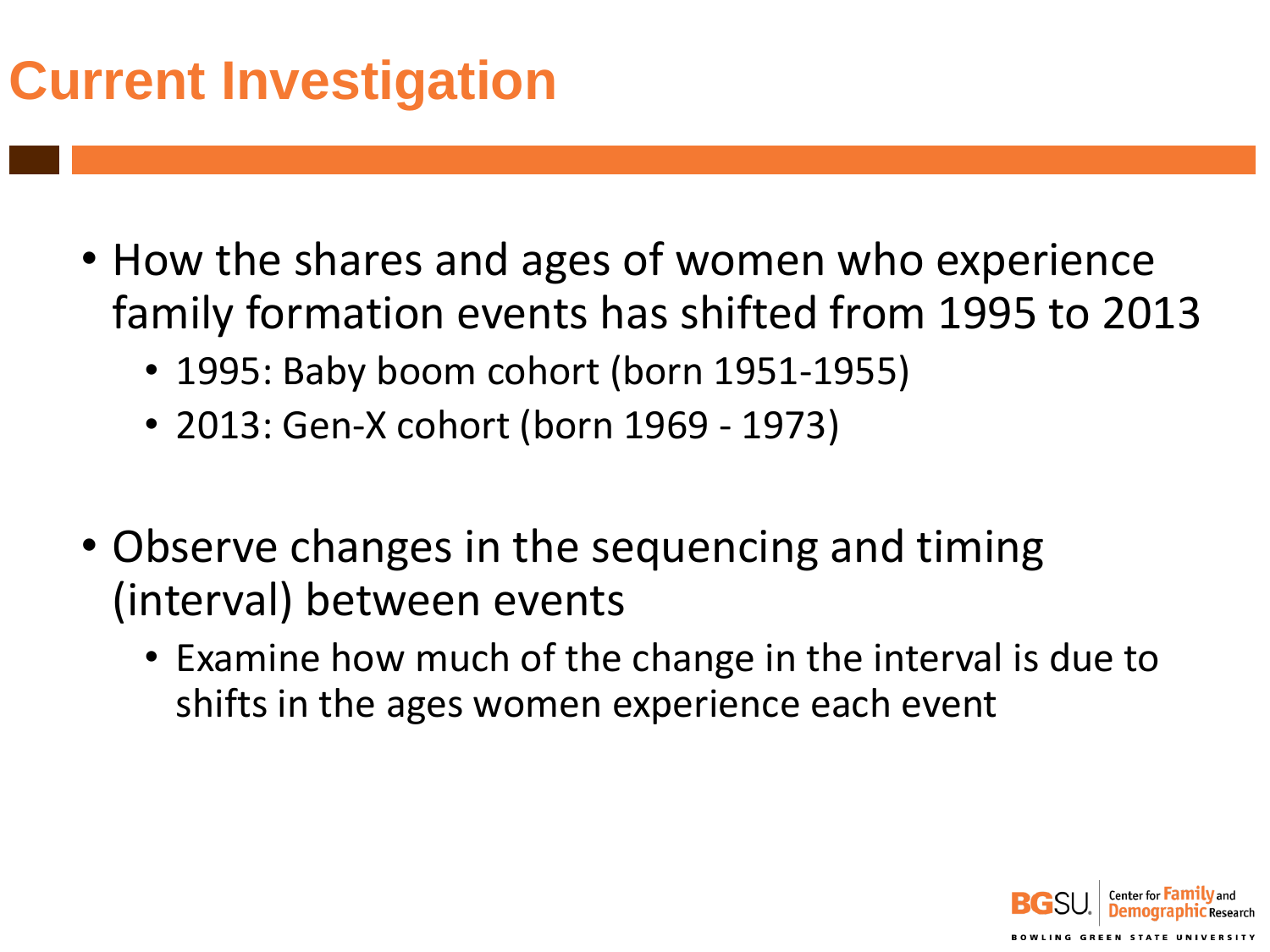# **3 Contrasts**

#### 1. First Sex and Birth

- Timing between sex and birth will increase for each race/ethnic group
- 2. First Cohabitation and Birth
	- Timing between cohabitation and birth will increase for White and Hispanics, and decline among Blacks
- 3. First Marriage and Birth
	- Ordering between marriage and birth among Blacks will differ from Whites and Hispanics, and the timing between events will increase for each group



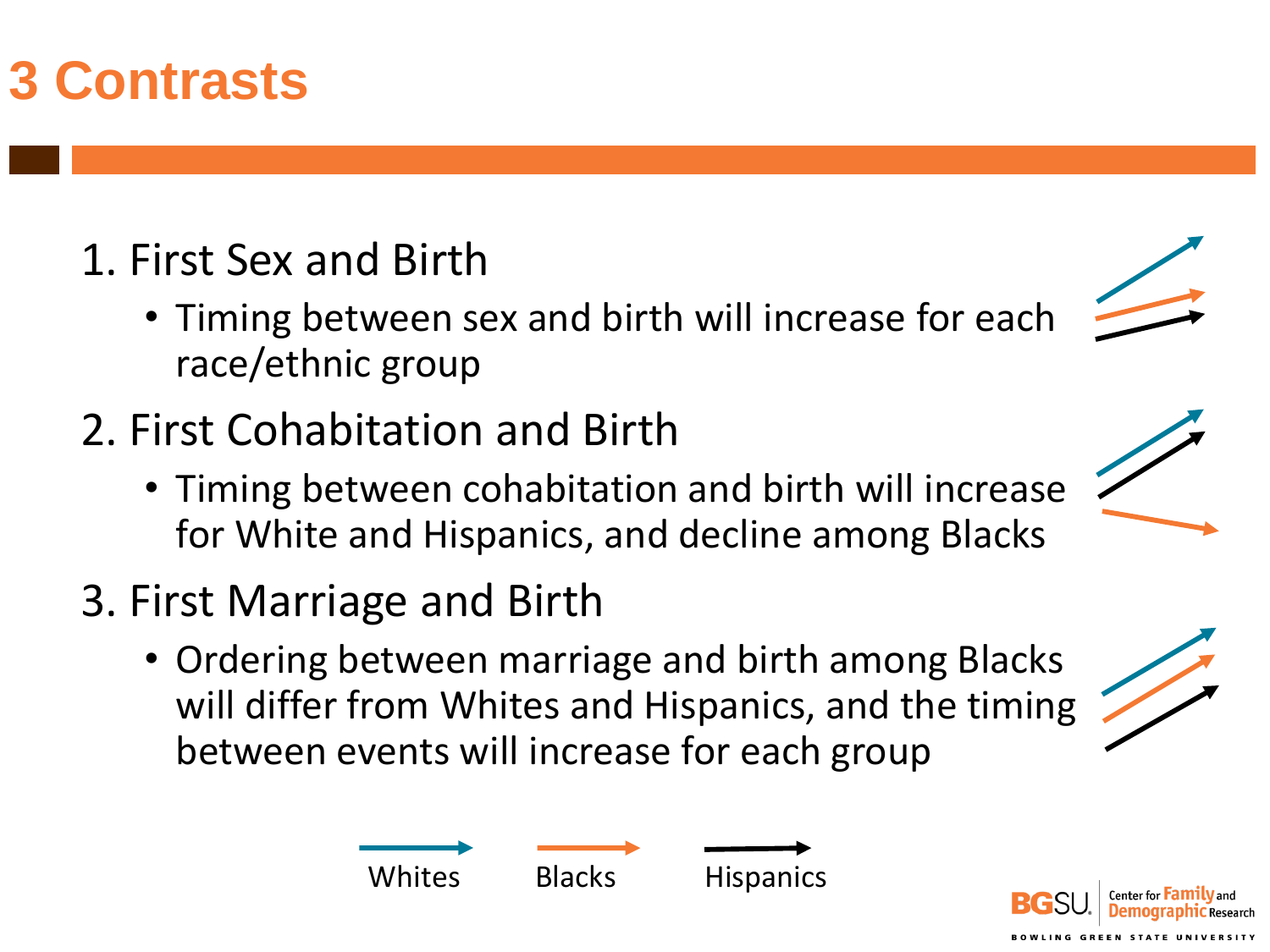

- Four Cycles of the National Survey of Family Growth
	- 1995, 2002, 2006-2010, 2011-2015
- Women aged 40-44
- Weights produce nationally representative estimates for the years 1995, 2002, 2008, 2013

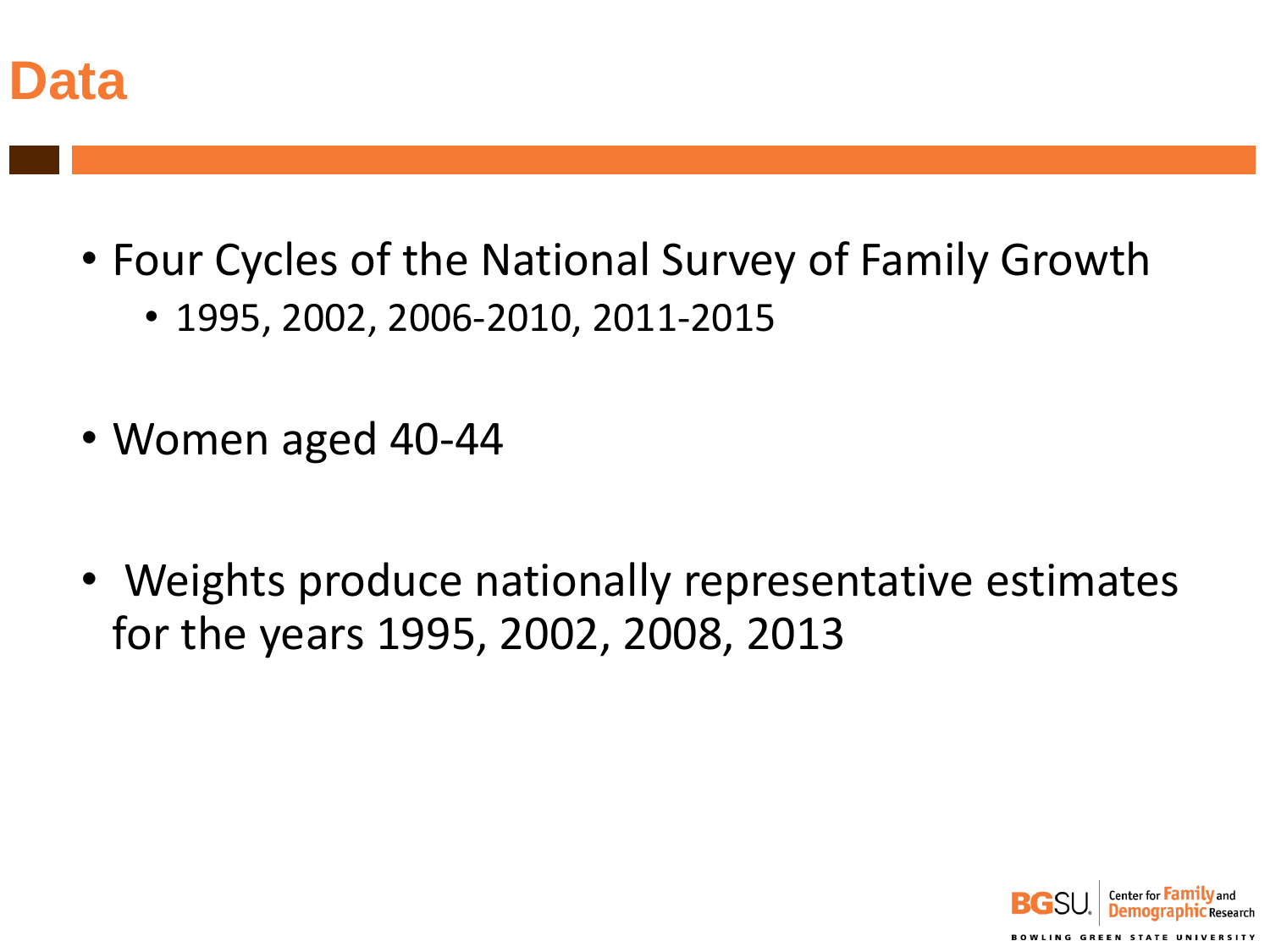

- NSFG asks respondents about the dates of sexual initiation, cohabitations, marriages, and births
	- Only different-sex relationships
- 3 race/ethnic groups; non-Hispanic White, non-Hispanic Black, Hispanic
	- Low sample size of women who report "Other" race/ethnic category ( $n = 37$  in 2002)

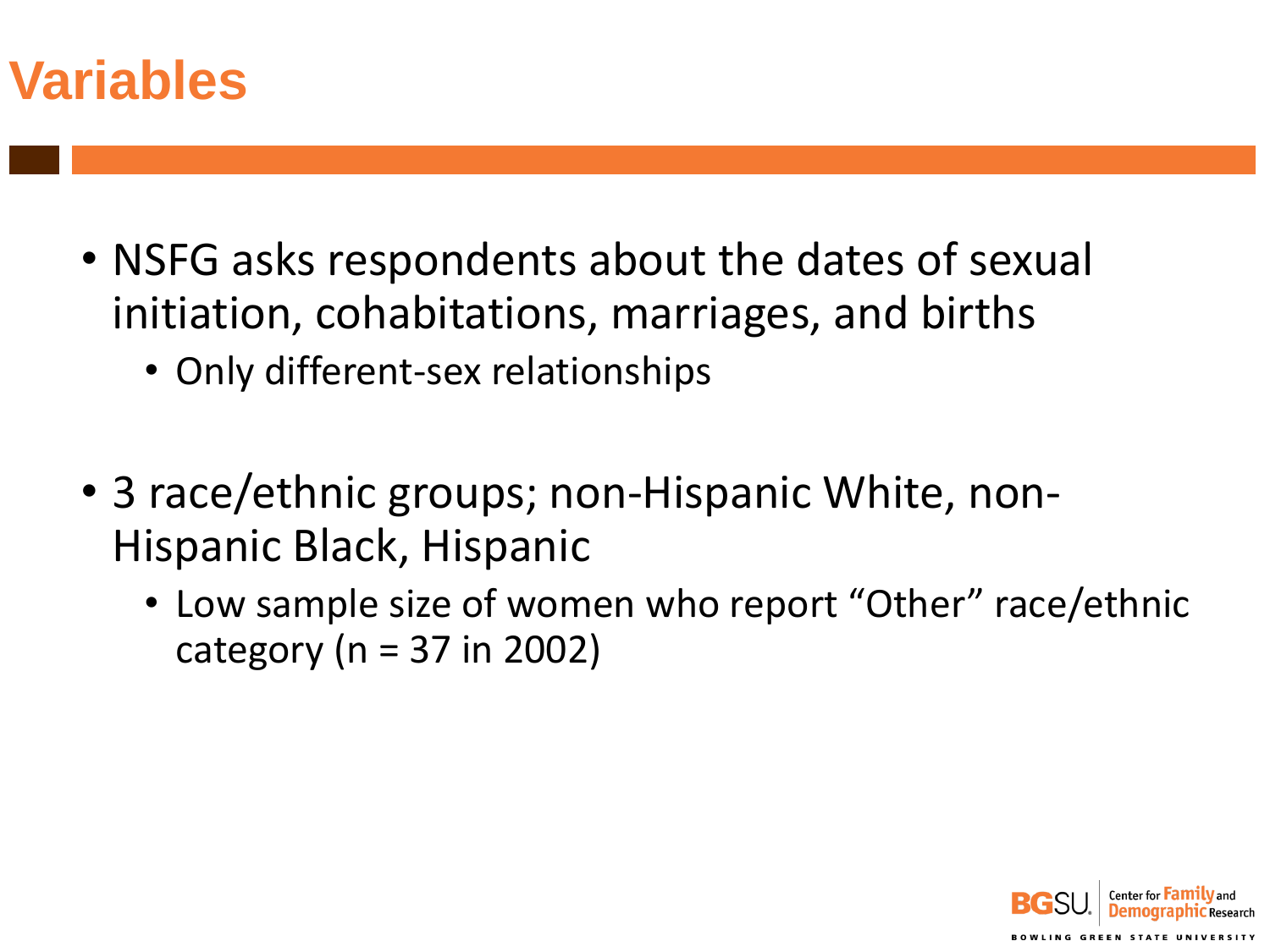#### **Methods**

- Present descriptive analyses
	- Share of women who experience events
	- Ages at which women experience events
- Compare generational differences in the interval between the three contrasts (sex & birth; cohabitation & birth; marriage & birth)
	- Examine the share of the differences that are due to shifts in the ages women experience each event

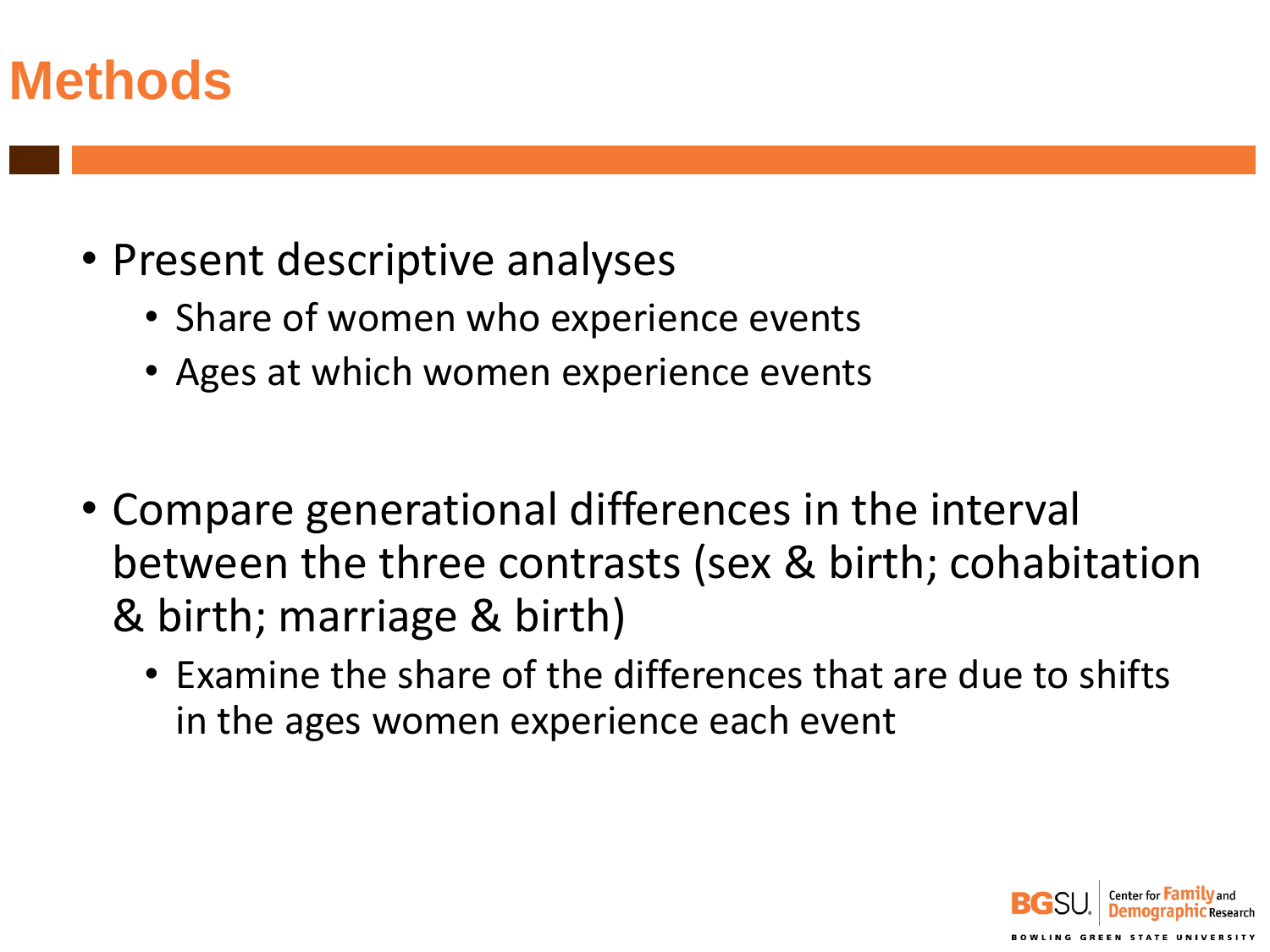#### **Percentage of Women who had Sex and a Birth**

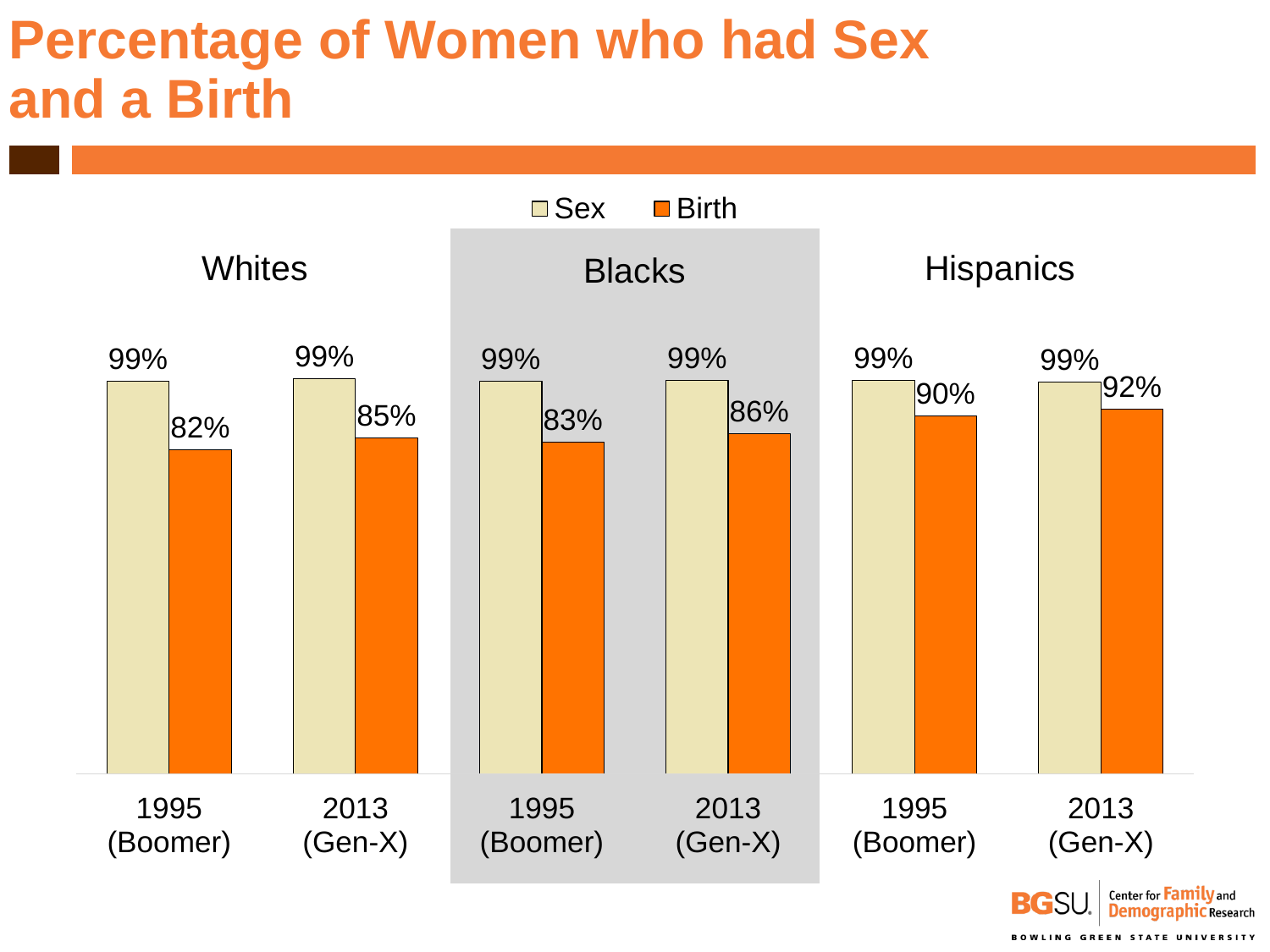#### **Median Ages at Sex & Birth**

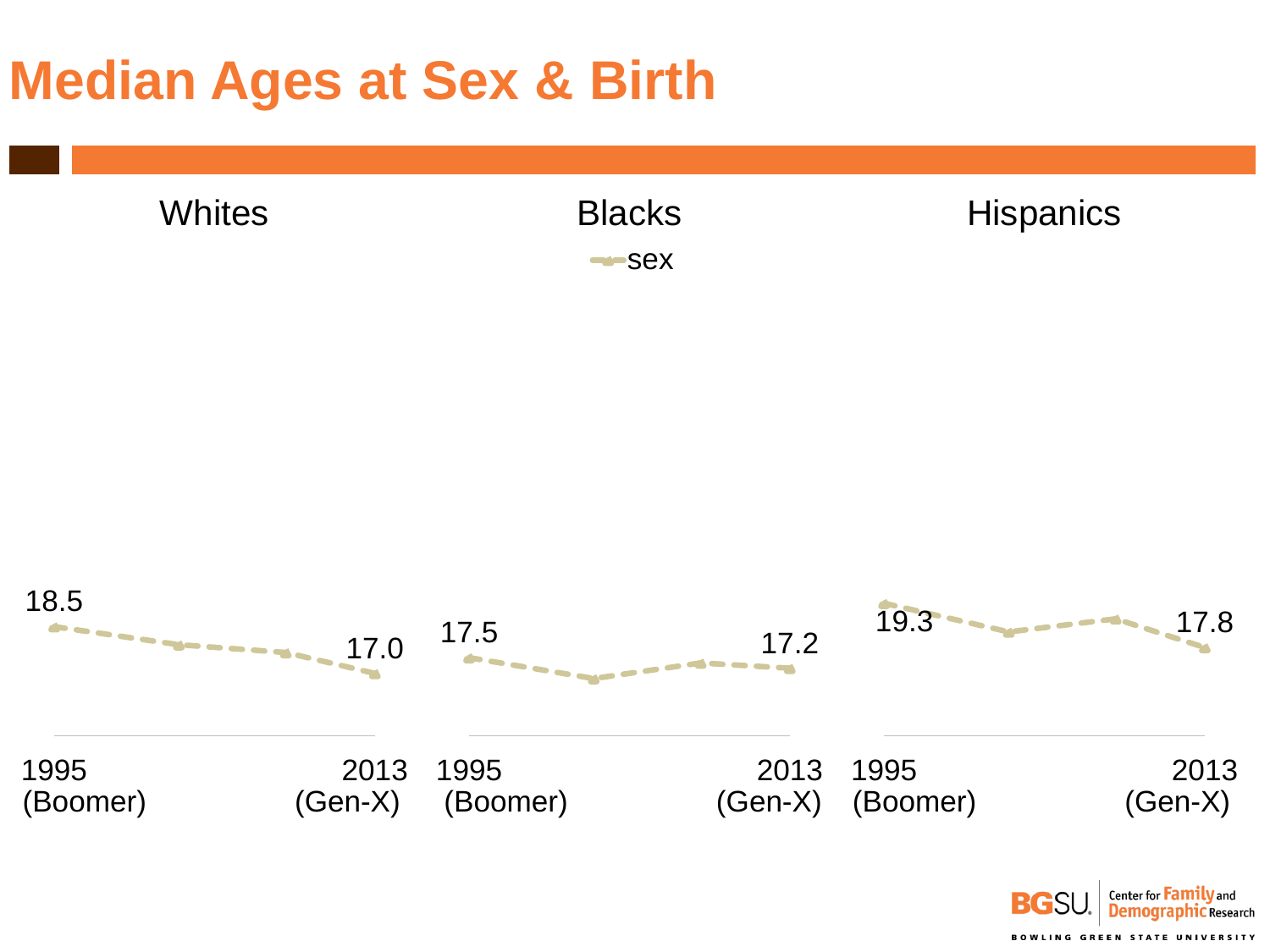# **Median Ages at Sex & Birth**



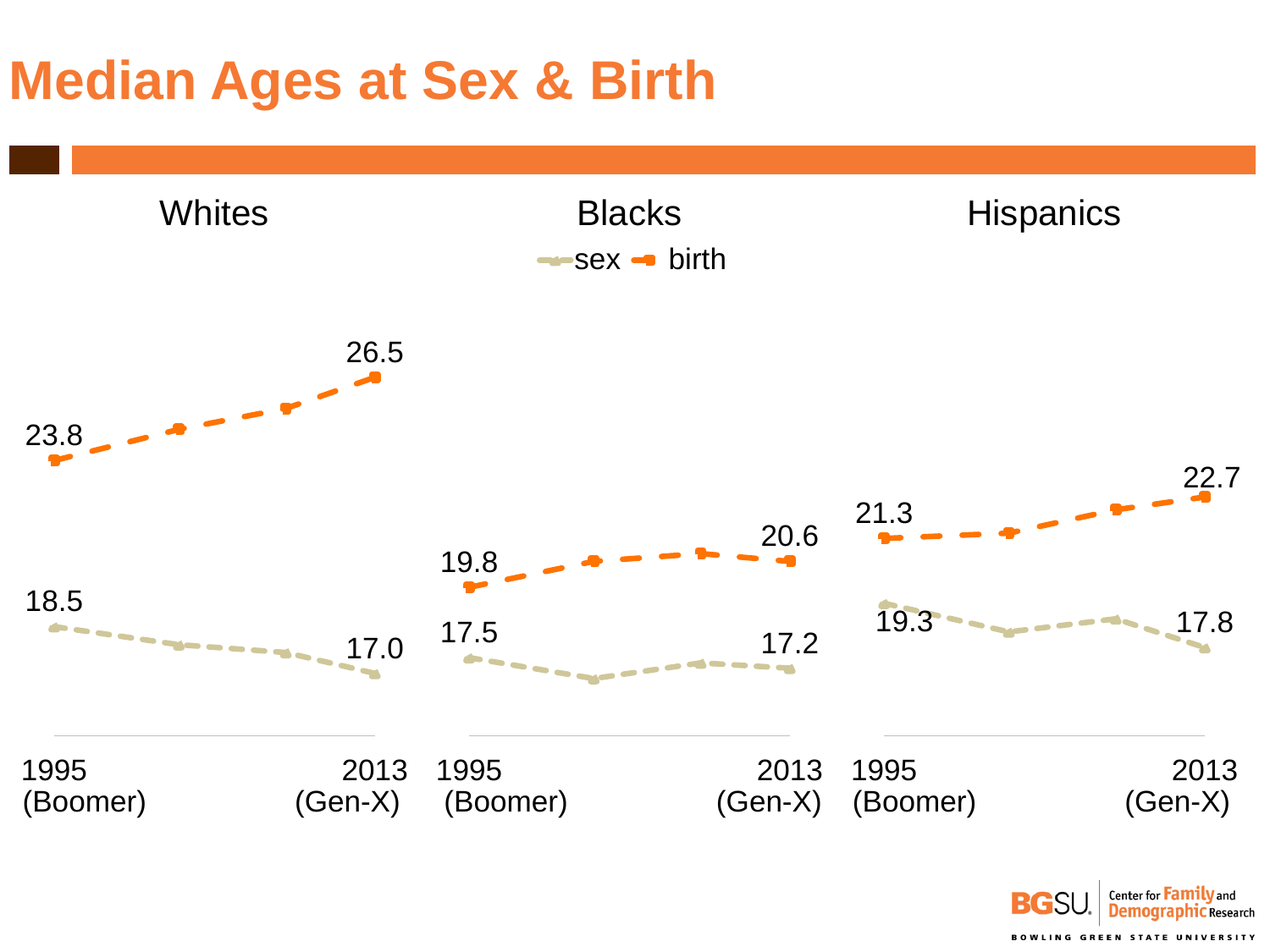# **Gap between First Sex and Birth, Boomer (1995) and Gen-X (2013)**



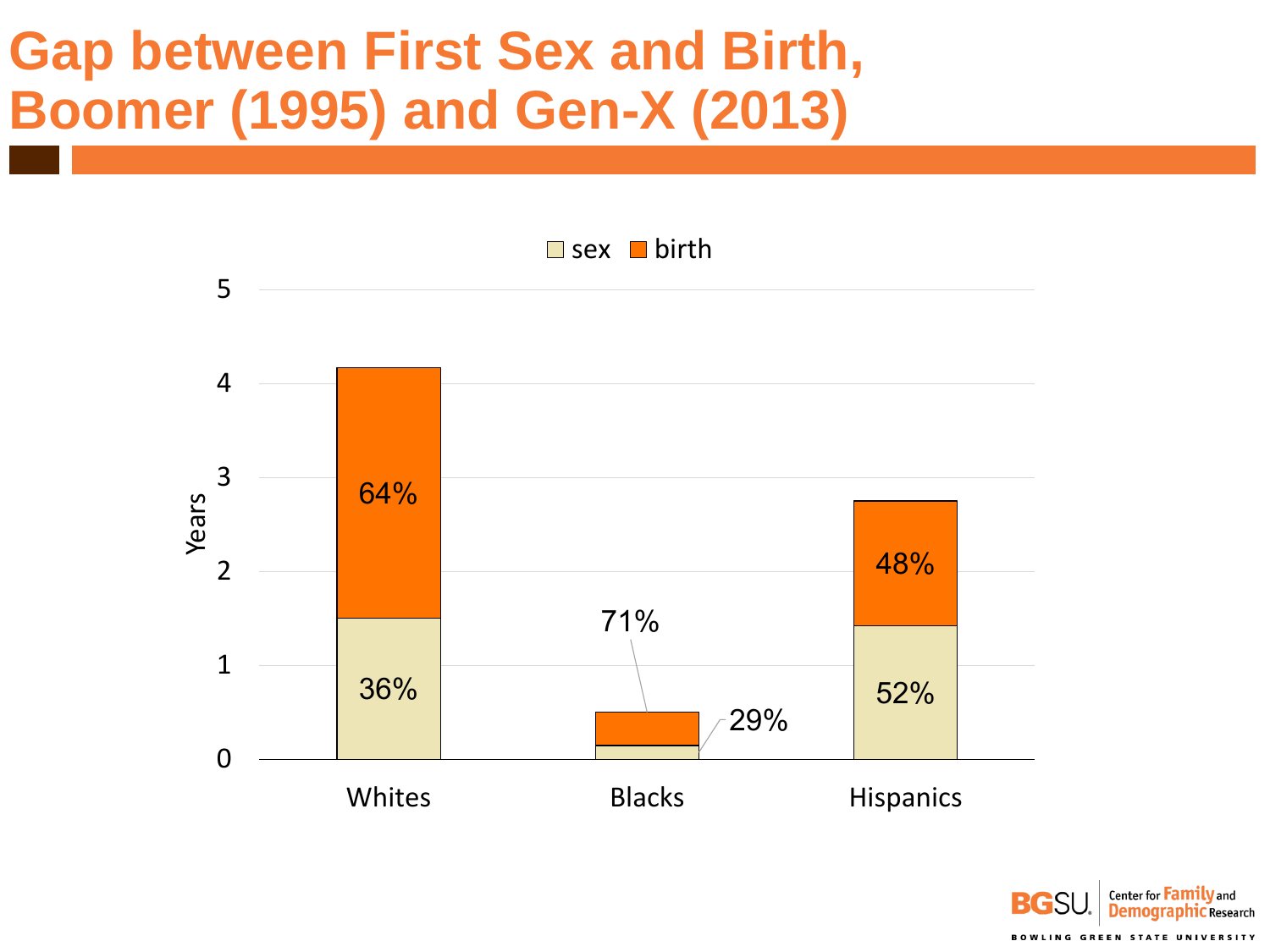## **Percentage of Women who Cohabited and had a Birth**



Center for **Family** and **BGS Demographic Research BOWLING GREEN STATE UNIVERSITY**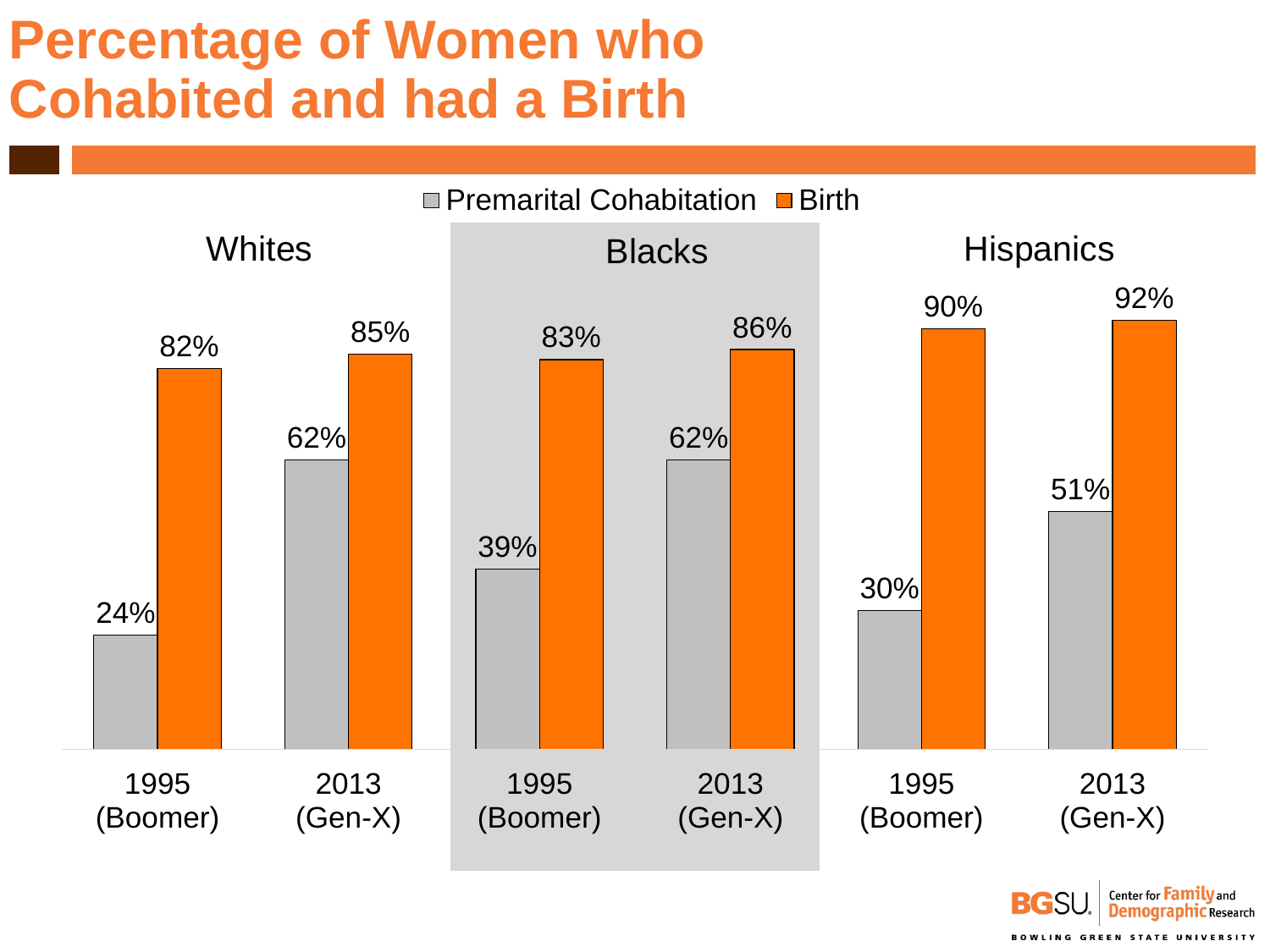# **Median Ages at Premarital Cohabitation & Birth**

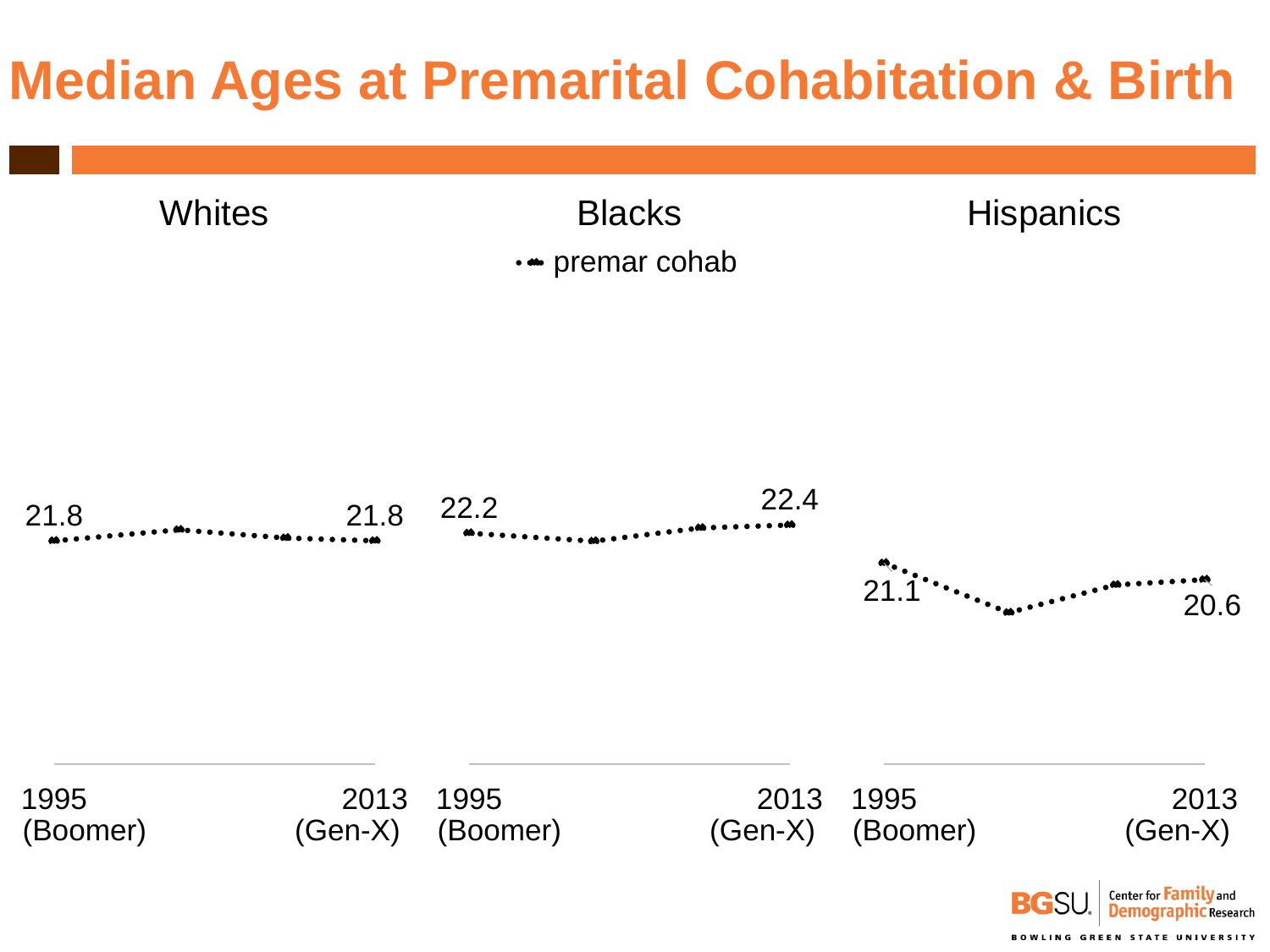# **Median Ages at Premarital Cohabitation & Birth**

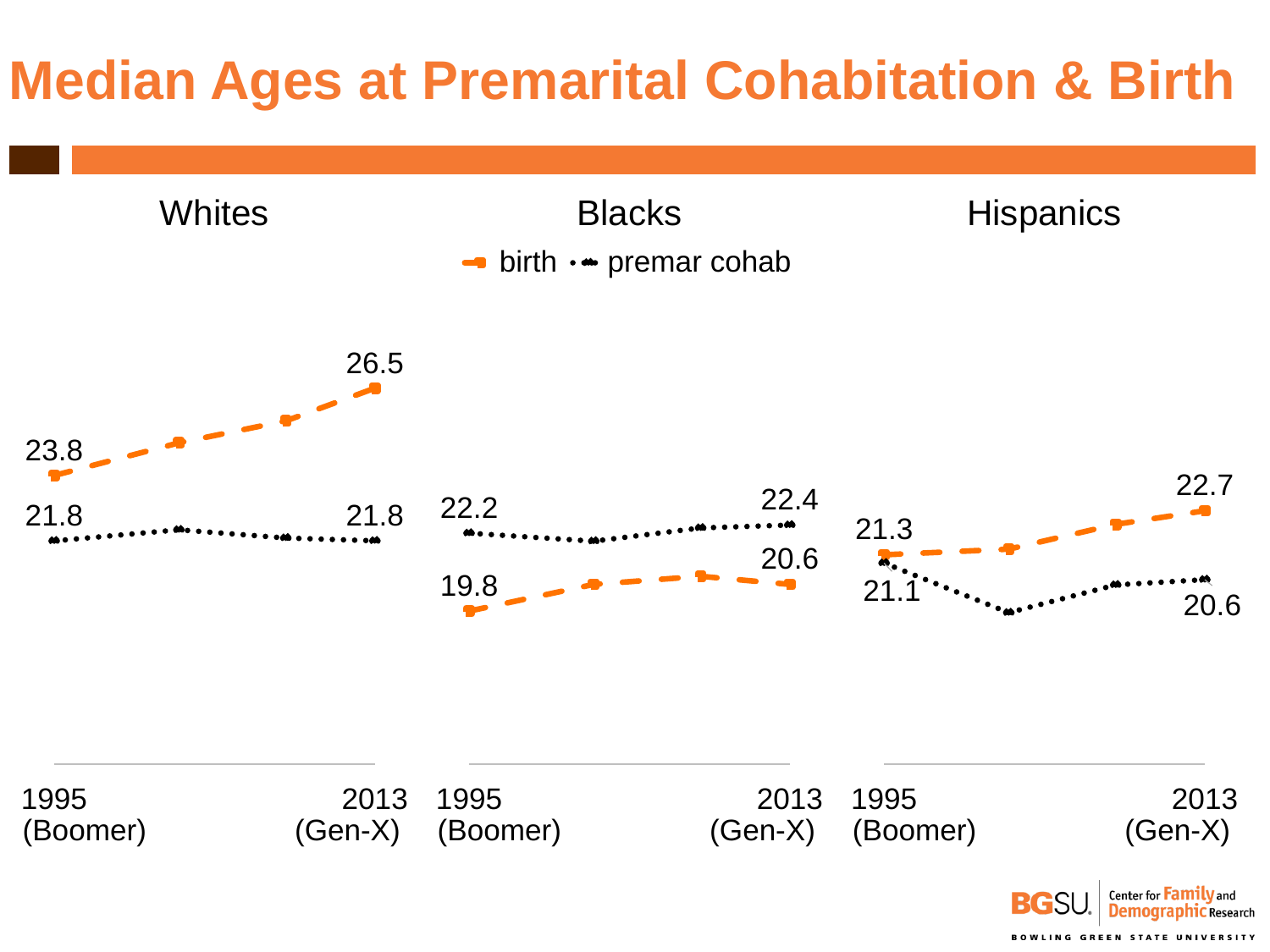## **Gap between First Cohabitation and Birth, Boomer (1995) and Gen-X (2013)**



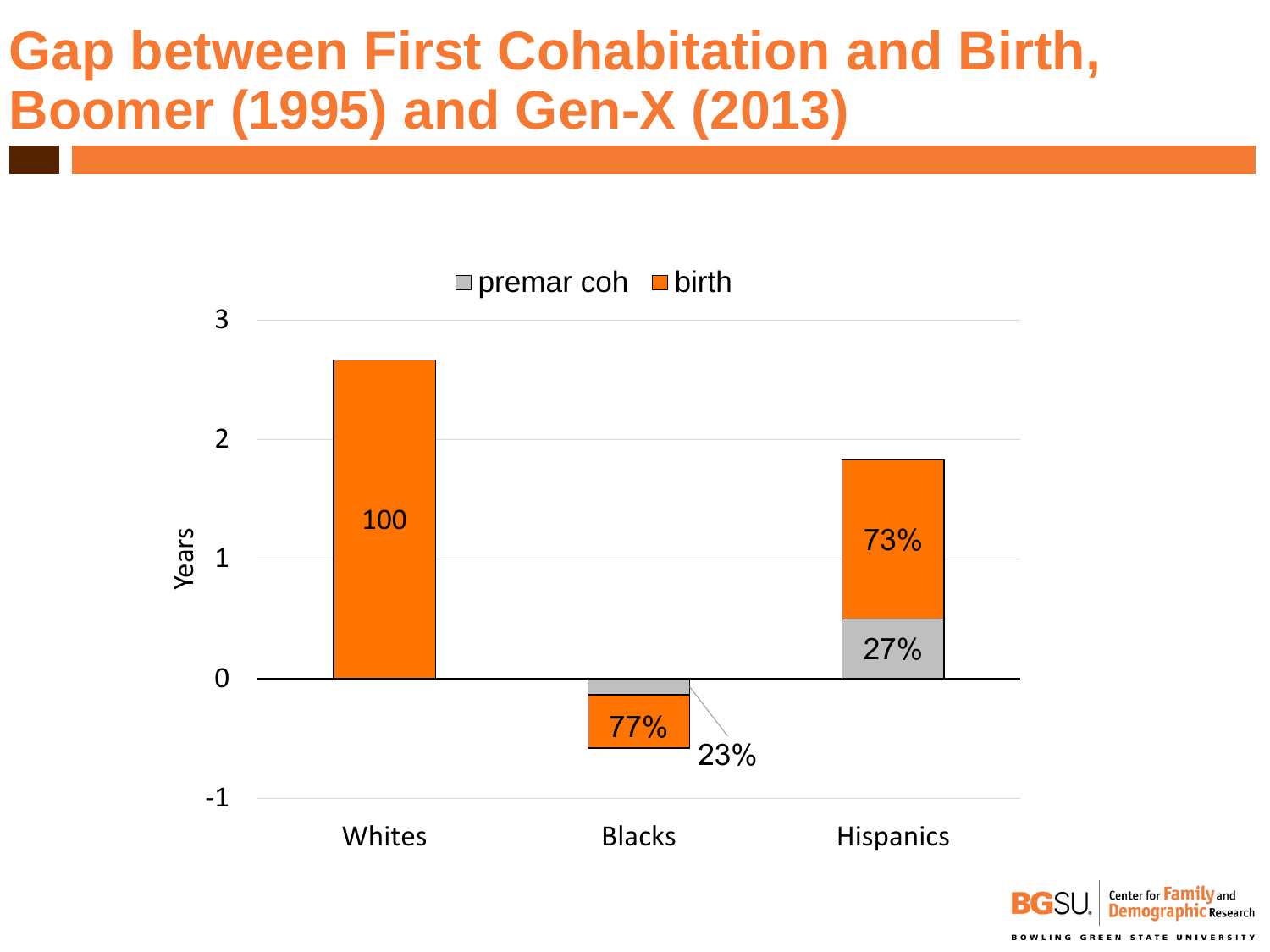#### **Percentage of Women who Married and had a Birth**

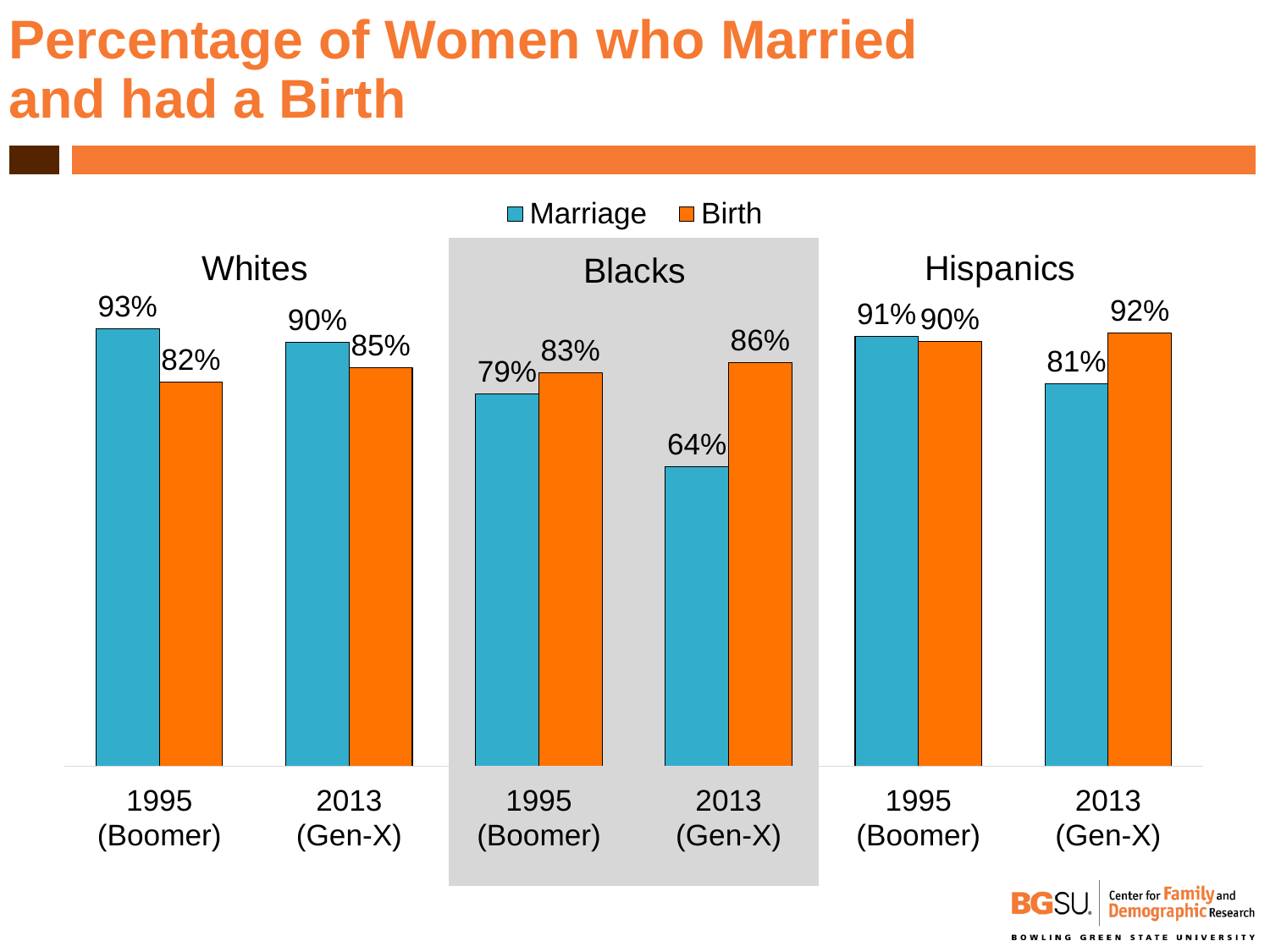# **Median Ages at Marriage & Birth**

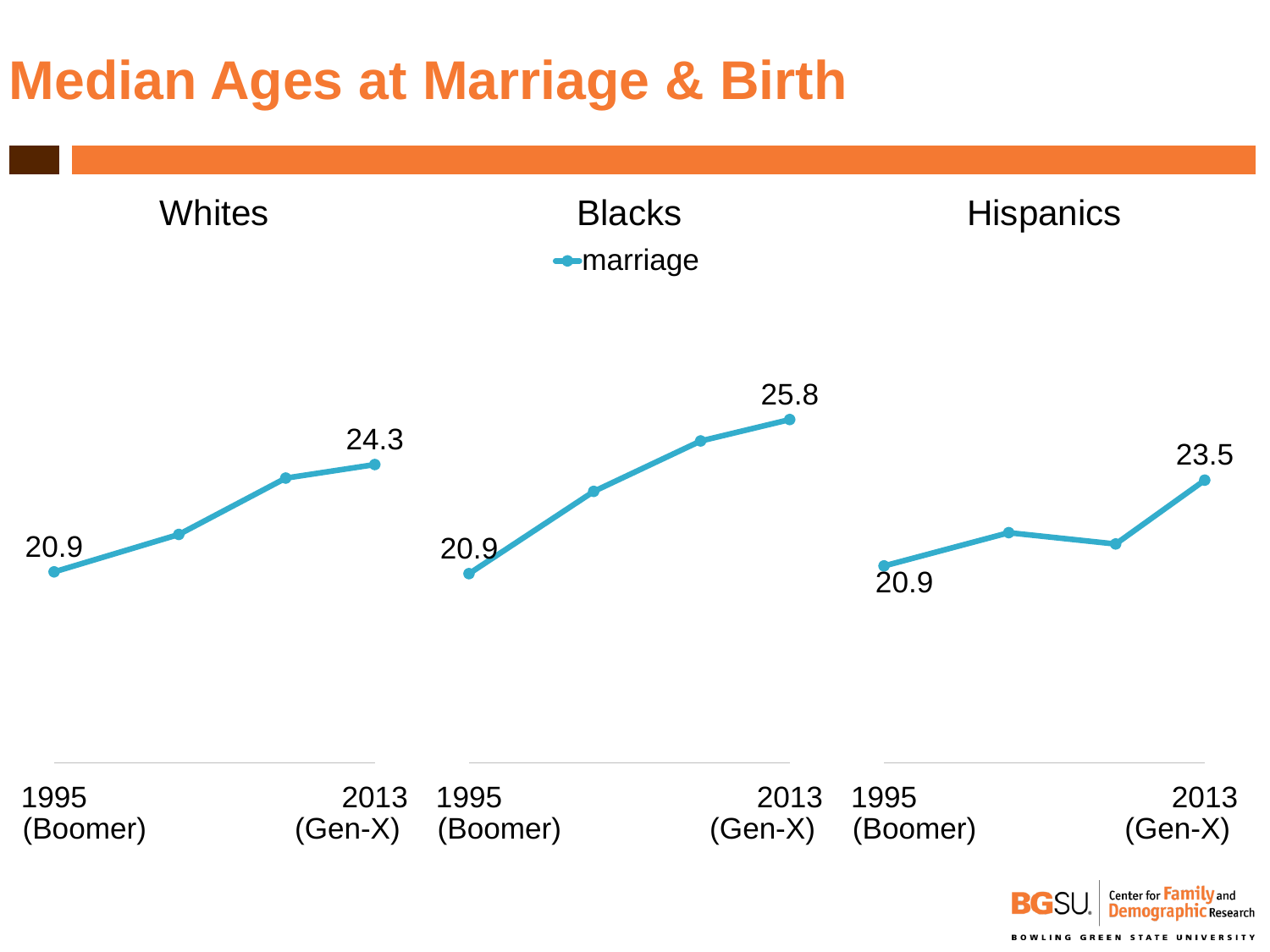# **Median Ages at Marriage & Birth**

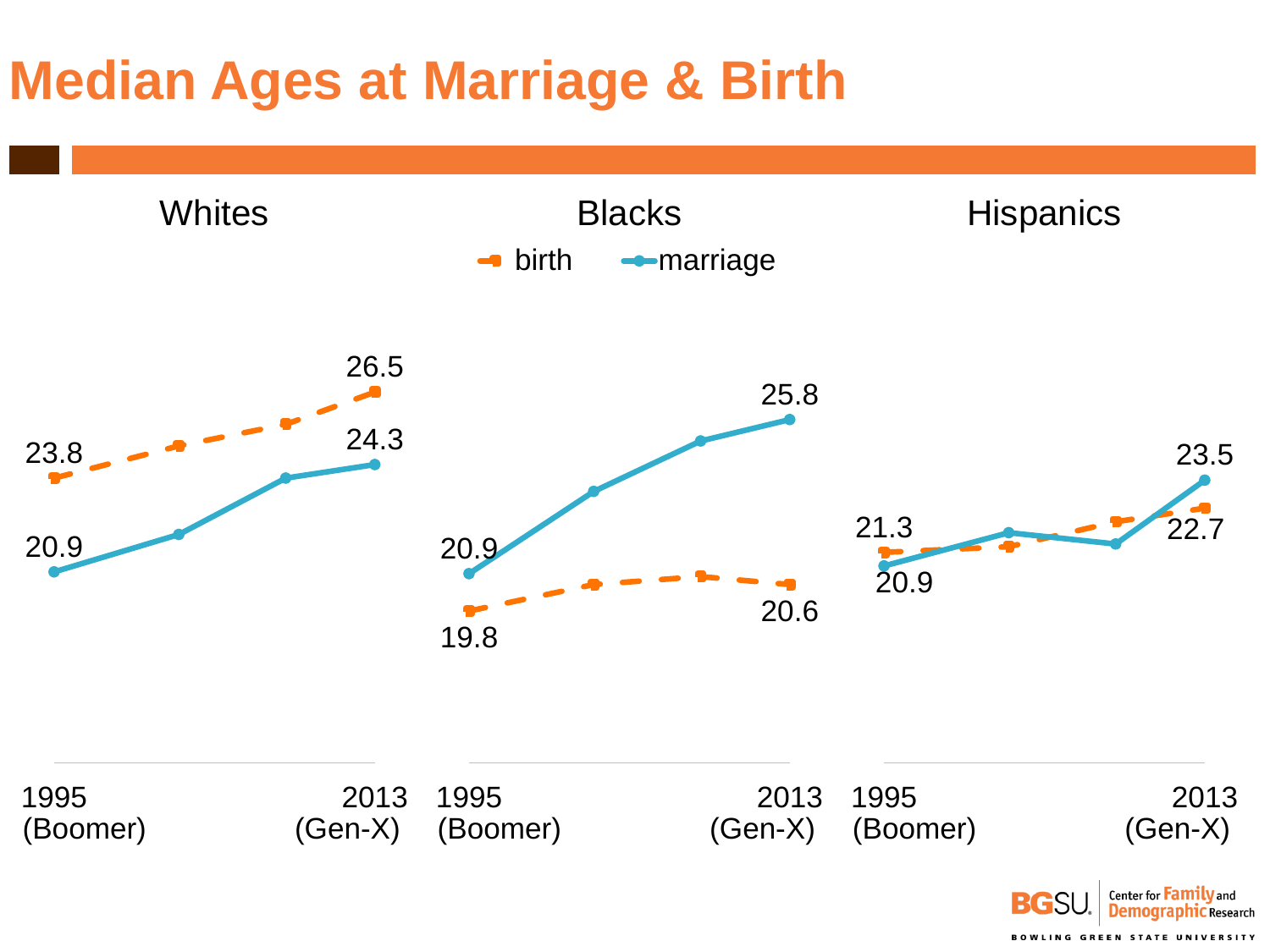# **Gap between First Marriage and Birth, Boomer (1995) and Gen-X (2013)**



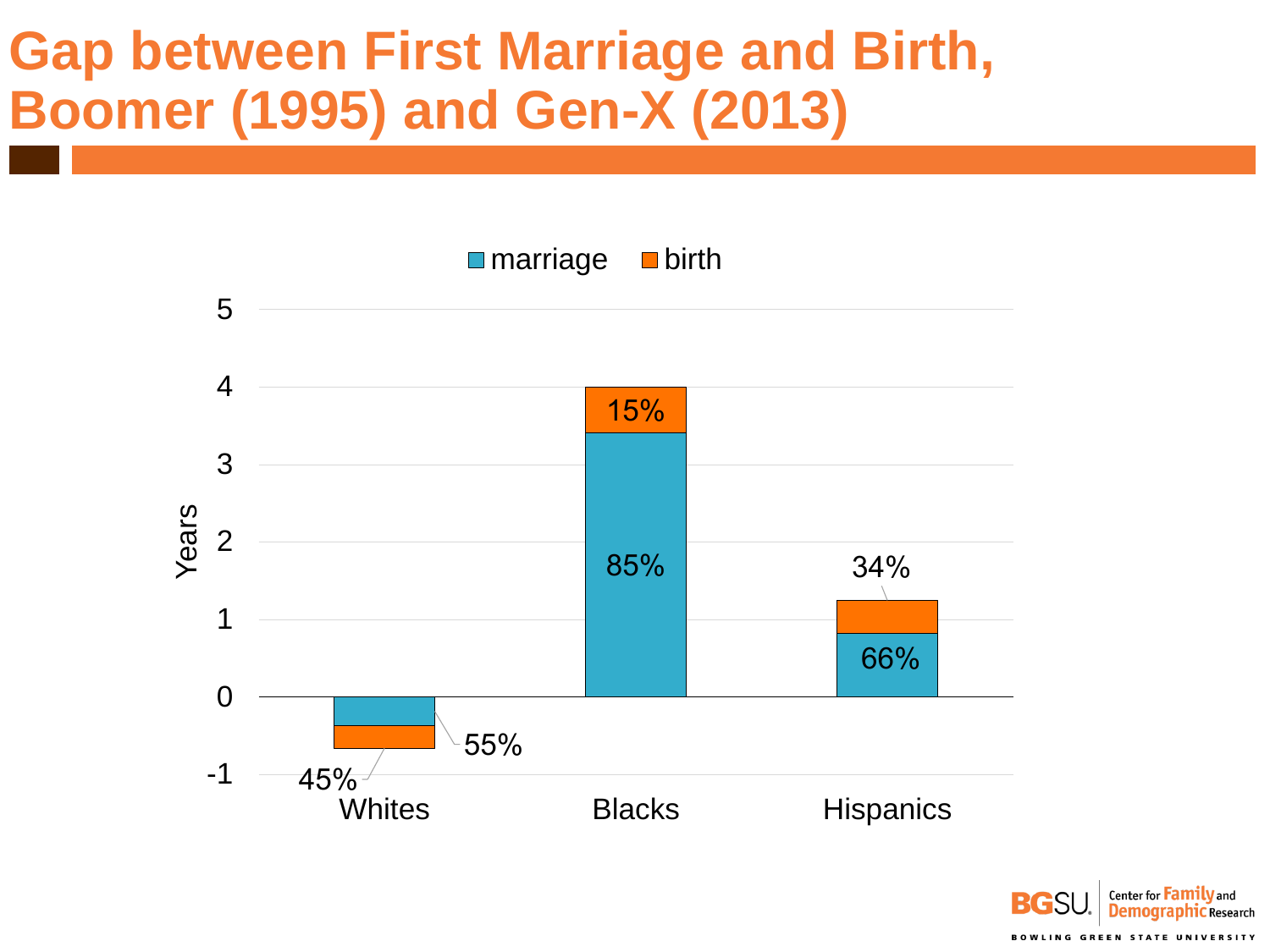### **Discussion**

- Between Boomers and Gen Xers, the ages at first birth increased for White women
	- Little change among Black and Hispanic women
- Driven by changes in the age at first birth, the gap between cohabitation and birth grew for White and Hispanic women
	- Little change in the gap among Black women
- Among White and Hispanic women, parallel increases in the age at marriage and birth
	- Lengthening of the gap between birth and marriage among black women

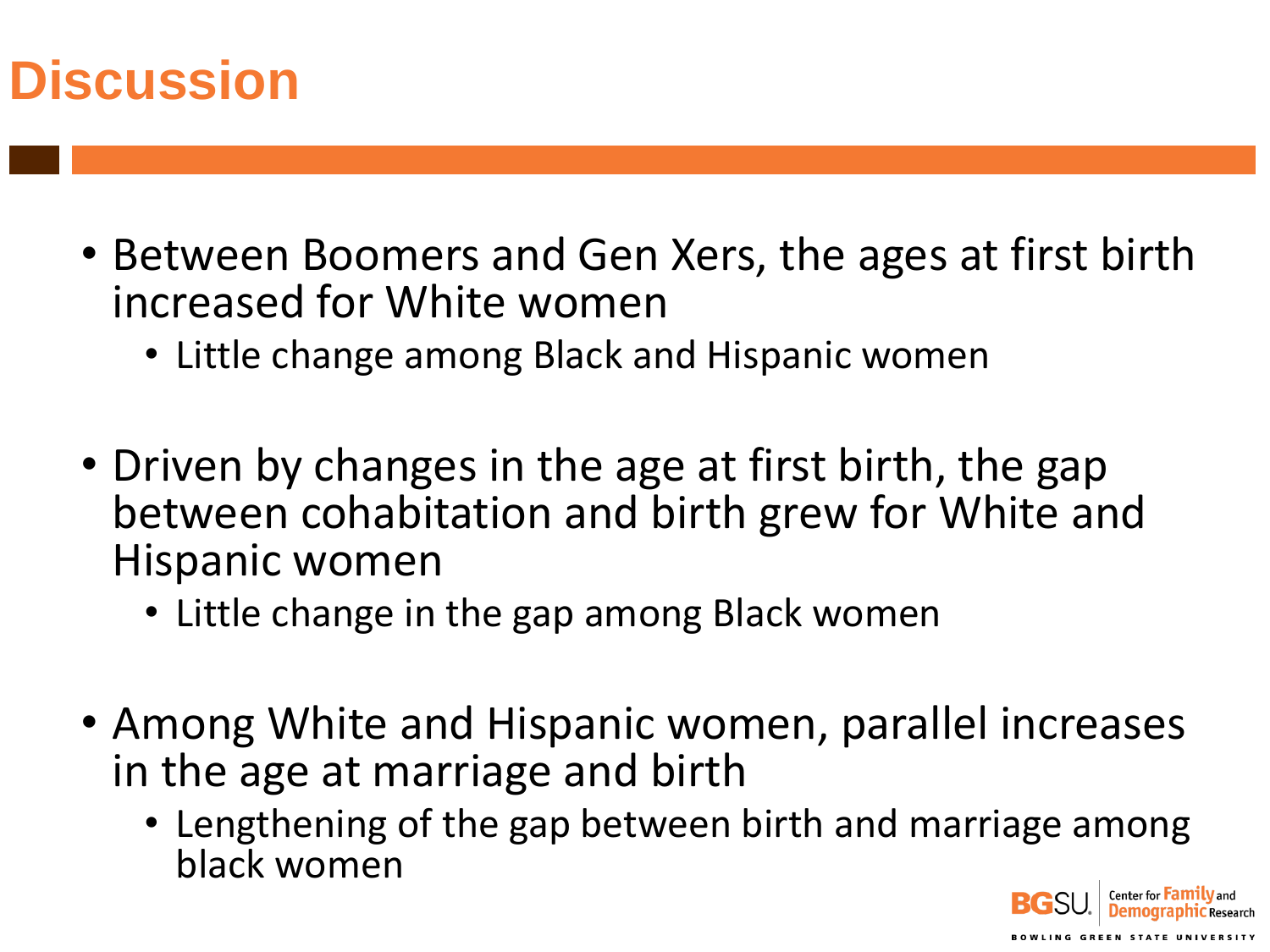



#### **Questions or Comments?**

#### **Please contact Paul Hemez at hemezp@bgsu.edu**

*The Center for Family and Demographic Research at Bowling Green State University has core funding from The Eunice Kennedy Shriver National Institute of Child Health & Human Development (P2CHD050959).*

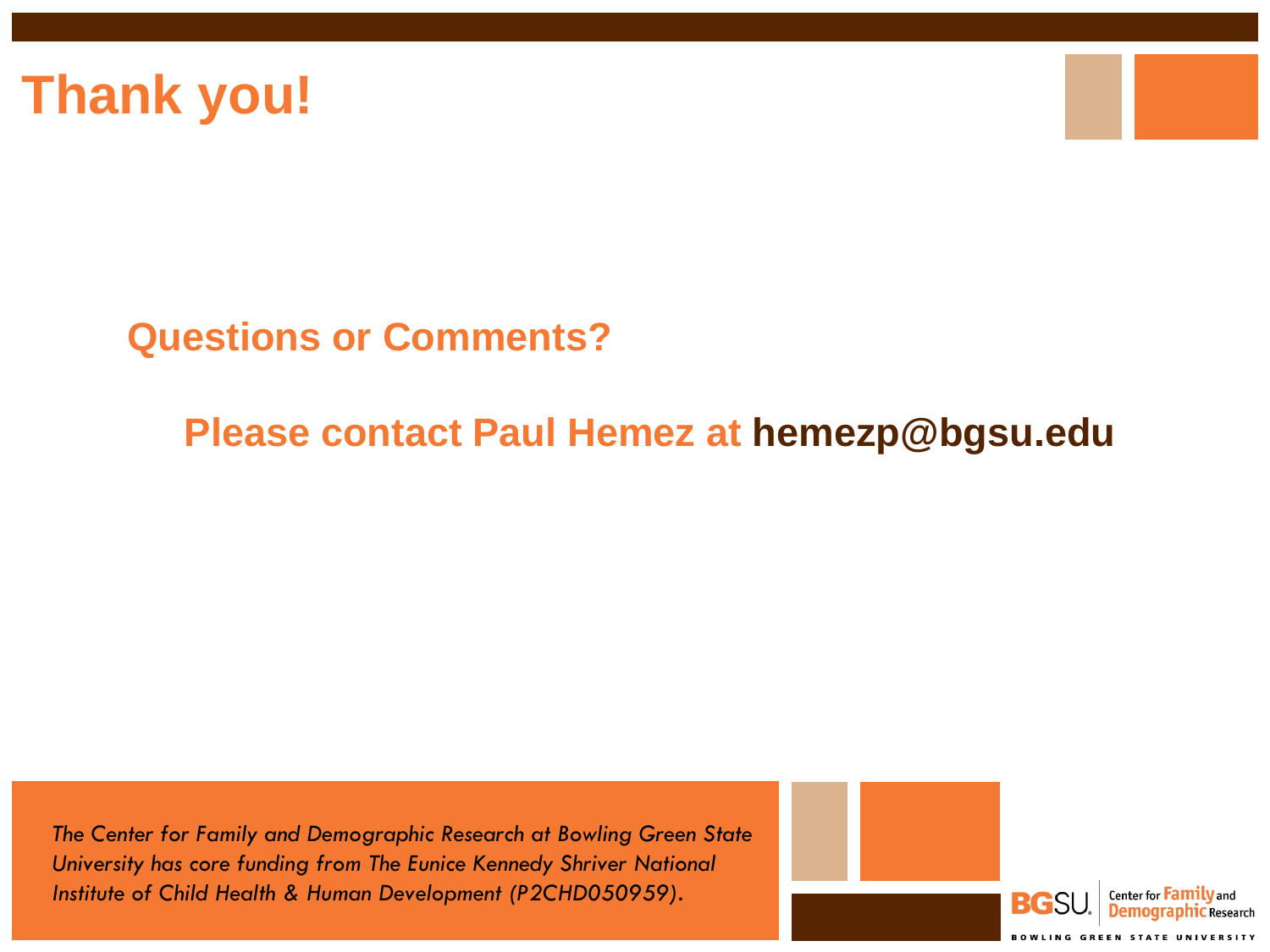# **Ages at Family Formation Events, by Race/Ethnicity**

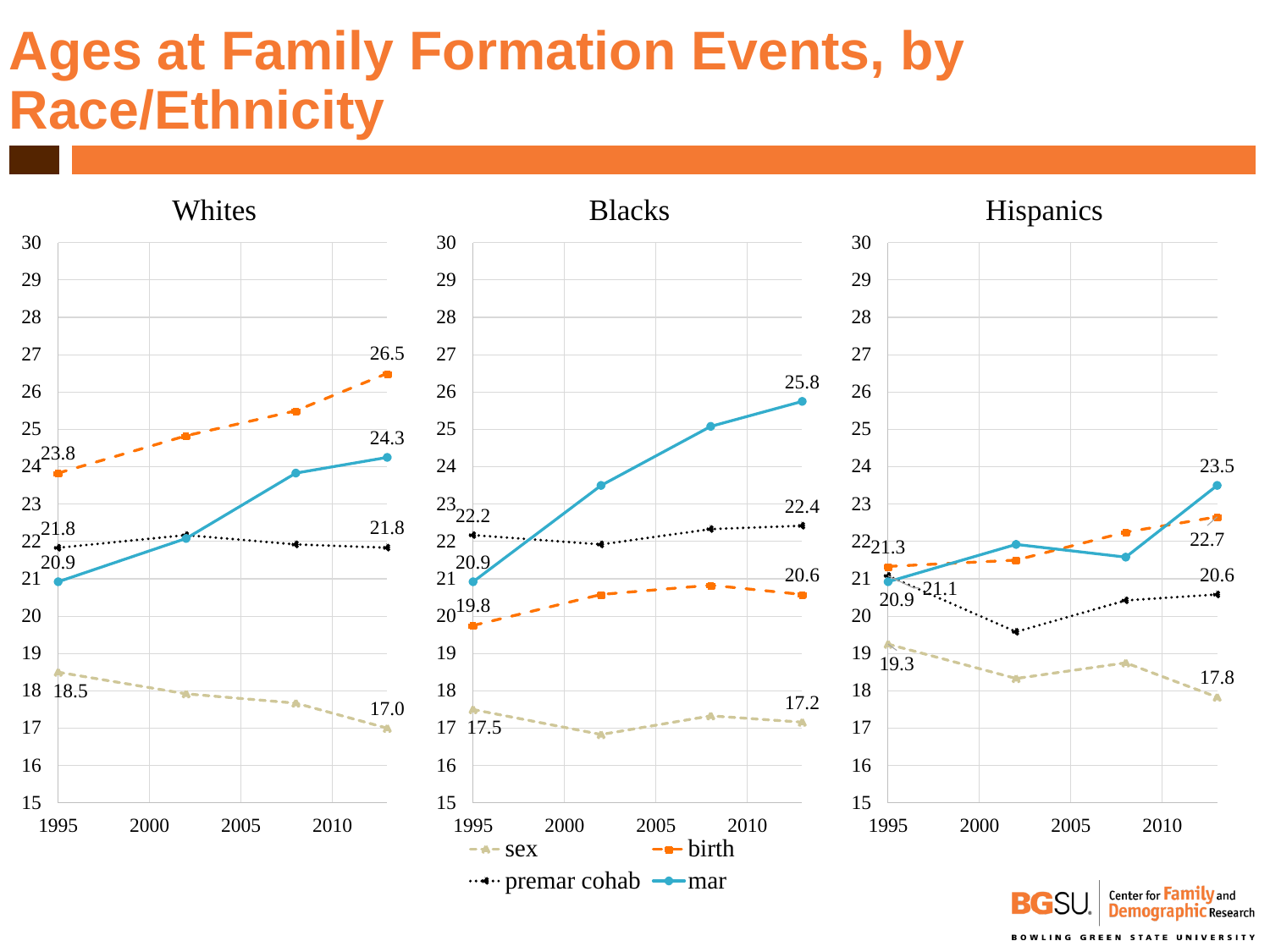# **Median Years between Events**

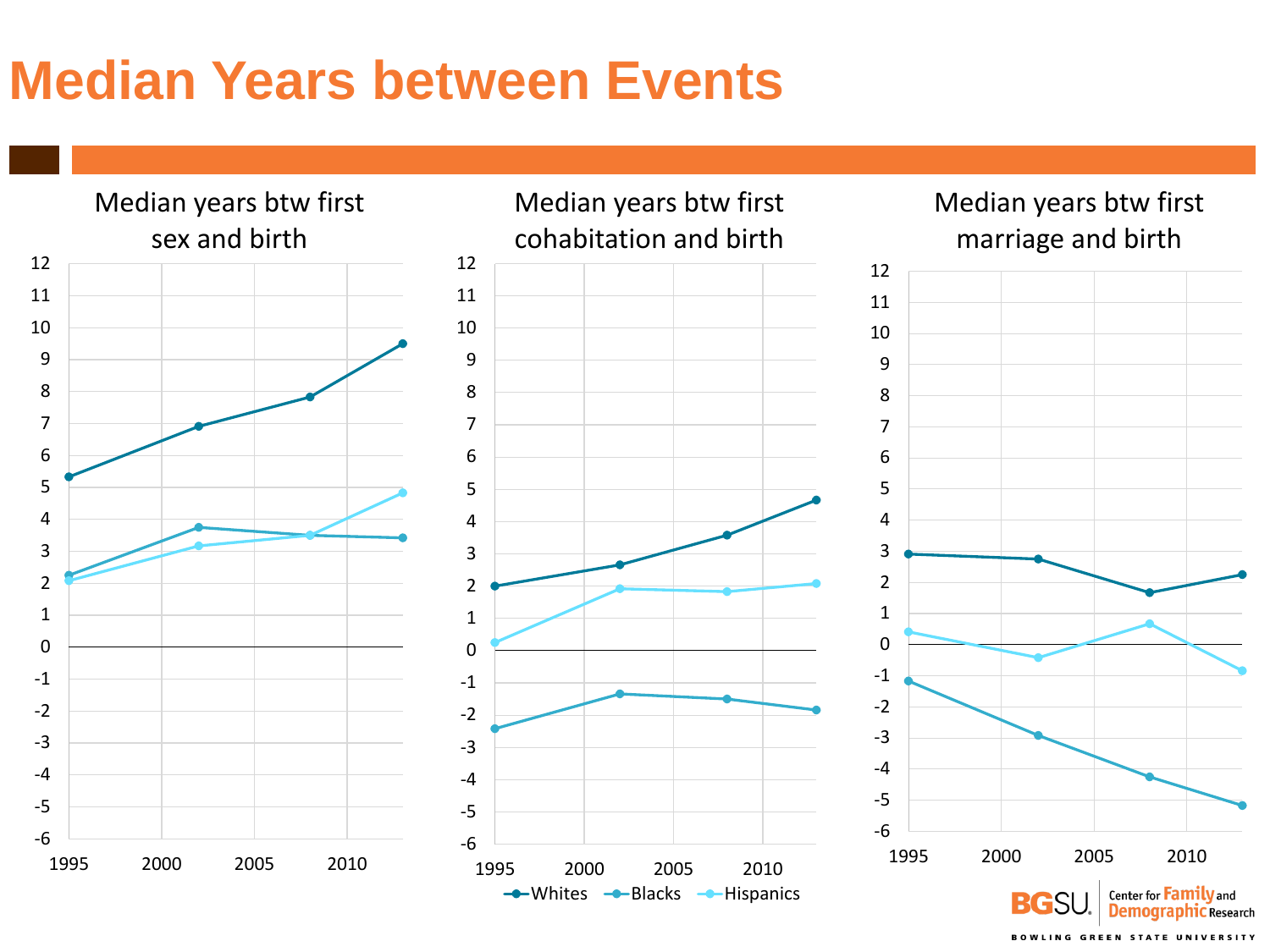# **Ages at Family Formation Events, by Educational Attainment**